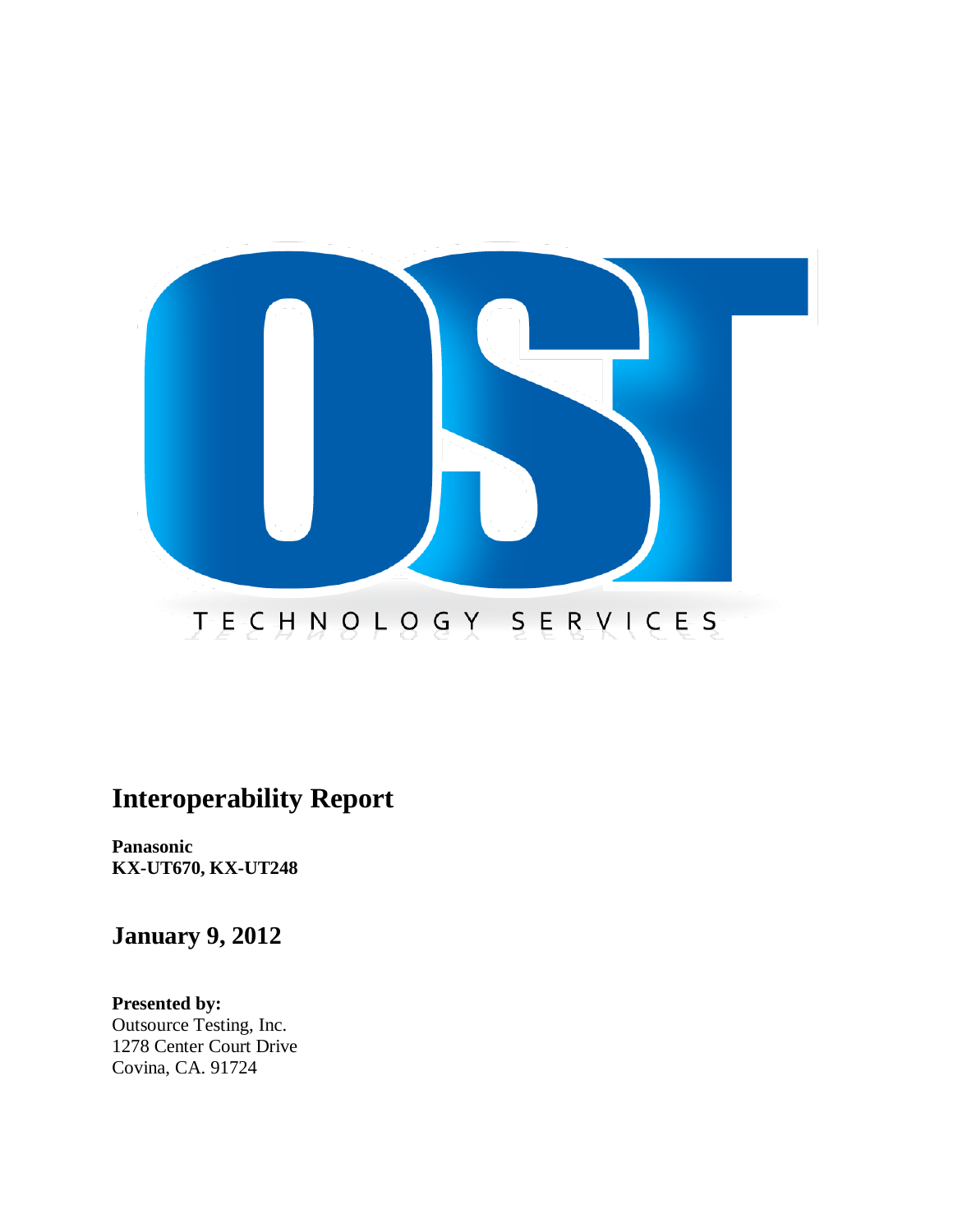

# **TABLE OF CONTENTS**

| 1. |        |  |
|----|--------|--|
| 2. |        |  |
|    | 2.1.   |  |
|    | 2.1.1. |  |
|    | 2.1.1. |  |
|    | 2.2.   |  |
|    | 2.2.1. |  |
| 3. |        |  |
|    | 3.1.   |  |
|    | 3.1.1. |  |
|    | 3.2.   |  |
| 4. |        |  |
|    | 4.1.   |  |
|    | 4.1.1. |  |
|    | 4.2.   |  |
|    | 4.2.1. |  |
|    | 4.2.2. |  |
|    | 4.2.3. |  |
|    | 4.2.4. |  |
|    | 4.2.5. |  |
|    | 4.2.6. |  |
|    | 4.2.7. |  |
| 5. |        |  |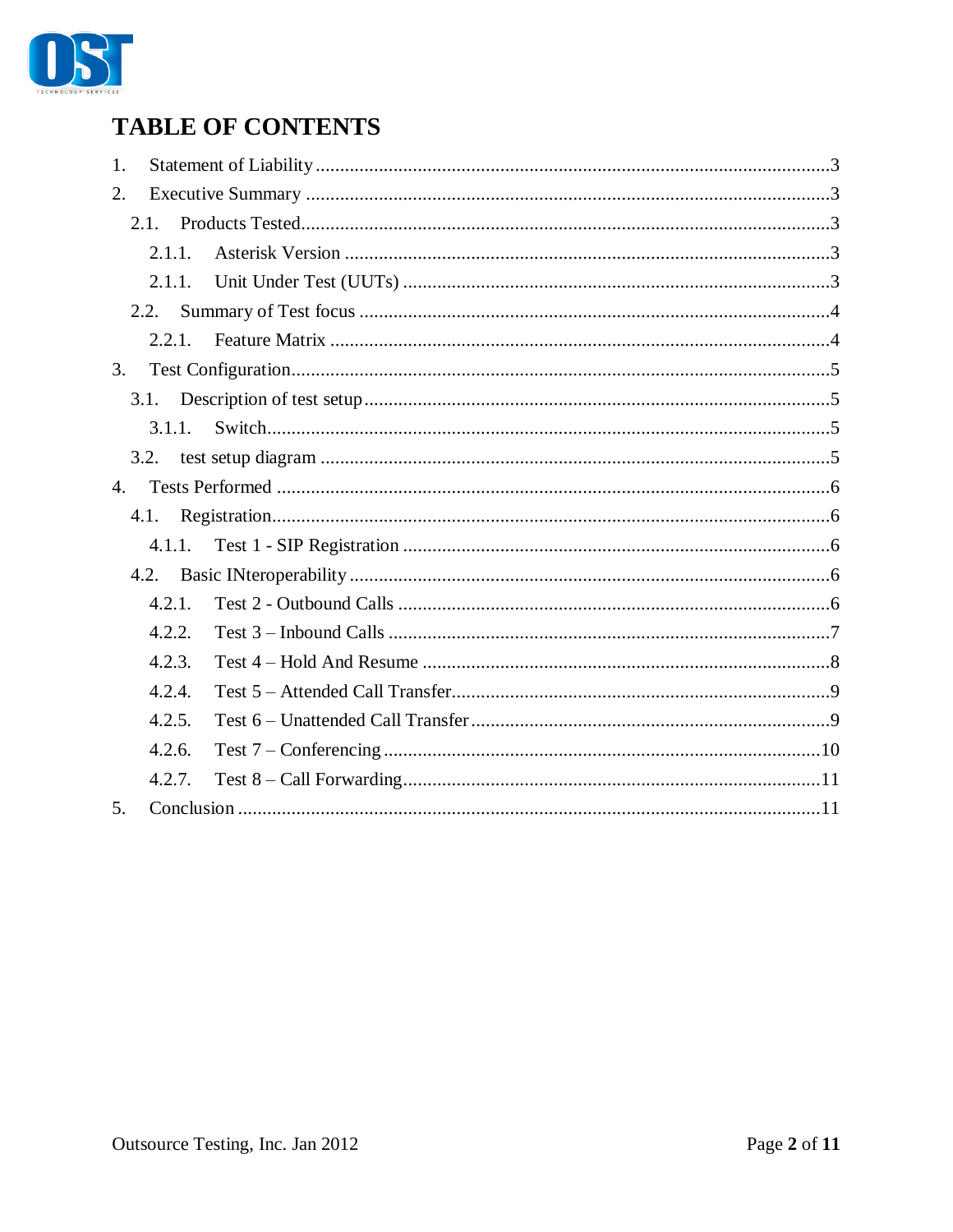

# <span id="page-2-0"></span>**1. STATEMENT OF LIABILITY**

This document describes test setups, configurations, test plans, and test results that Outsource Testing, Inc. performed to determine the level of interoperability between the named Digium products (Asterisk 10) and two Panasonic SIP units (KX-UT670, KX-UT248). This document does not necessarily describe all features or usage scenarios of the products; only those which are essential for basic interoperability. These tests typically are of a base functional nature and in no way represent dynamic, stress, or performance tests. Thus, these tests may not be representative of "real-world" conditions you may encounter. Outsource Testing, Inc. has made reasonable efforts to ensure that the information contained in this document is accurate at the time of its release, for the versions of each product outlined in the Executive Summary. However, since products are often revised over time, Outsource Testing, Inc. cannot guarantee accuracy of the information contained herein after the date of release of this document. This document has been prepared for use by professional and properly trained personnel, and the user assumes full responsibility when using it.

In no event will Outsource Testing, Inc. or its agents or officers be liable for any loss of data, loss of income, loss of opportunity or profits, or cost of recovery or for any other special, incidental, consequential, or indirect damages arising from the use of this document or any information herein, however caused and under any theory of liability.

# <span id="page-2-1"></span>**2. EXECUTIVE SUMMARY**

This document covers the setup and the tests used to validate the interoperability of two Panasonic SIP Phones with Digium's Asterisk 10. All relevant information is included in order to allow the replication of these scenarios.

# <span id="page-2-2"></span>**2.1. PRODUCTS TESTED**

<span id="page-2-3"></span>Asterisk Business Edition C has been thoroughly tested against the named devices below. The software versions for all tested products are included.

## **2.1.1. ASTERISK VERSION**

| <b>Product</b>  | Version' |
|-----------------|----------|
| <b>Asterisk</b> |          |

## <span id="page-2-4"></span>**2.1.1. UNIT UNDER TEST (UUTS)**

| <b>Product</b>       |
|----------------------|
| Panasonic - KX-UT670 |
| Panasonic - KX-UT248 |

**2.1.1.1. Panasonic – KX – UT670**

**Executive SIP Phone (Smart Desktop Phone) Key Features**

- Advanced 7 Inch Color Touch Screen Display
- High Quality Wideband Voice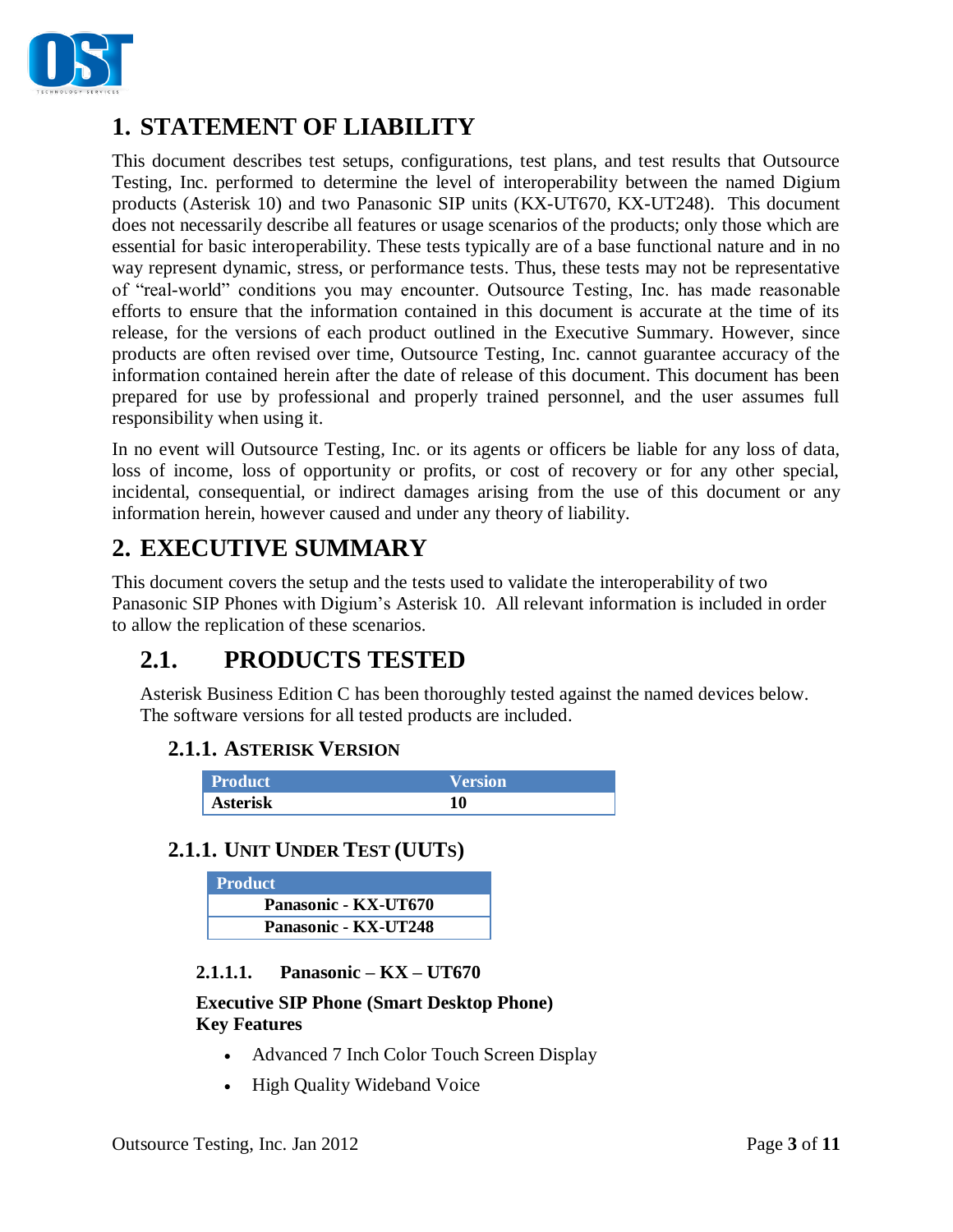

- Camera View (H.264)
- 2 x GbE ports, PoE
- 6 SIP Accounts
- Full Duplex Speakerphone
- EHS

### **2.1.1.2. Panasonic – KX – UT248**

### **Executive Desk Phone Key Features**

- 4.4 Inch Grayscale Graphical Screen
- High Quality Wideband Voice
- 3 Way Conference Call Support
- XML Application Interface
- Built in Bluetooth
- EHS
- 2 x GbE ports, PoE

## <span id="page-3-0"></span>**2.2. SUMMARY OF TEST FOCUS**

A summary of the test results is provided below. Detailed tests and results are available in Section 4.

### <span id="page-3-1"></span>**2.2.1. FEATURE MATRIX**

| <b>Feature</b>         | <b>UT670</b> | <b>UT248</b> |
|------------------------|--------------|--------------|
| <b>SIP Register</b>    |              |              |
| <b>Outbound Call</b>   |              |              |
| <b>Inbound Call</b>    |              |              |
| <b>Call History</b>    |              |              |
| <b>Hold and Resume</b> |              |              |
| Conferencing           |              |              |
| <b>Codec G.729</b>     |              |              |
| Codec G.722            |              |              |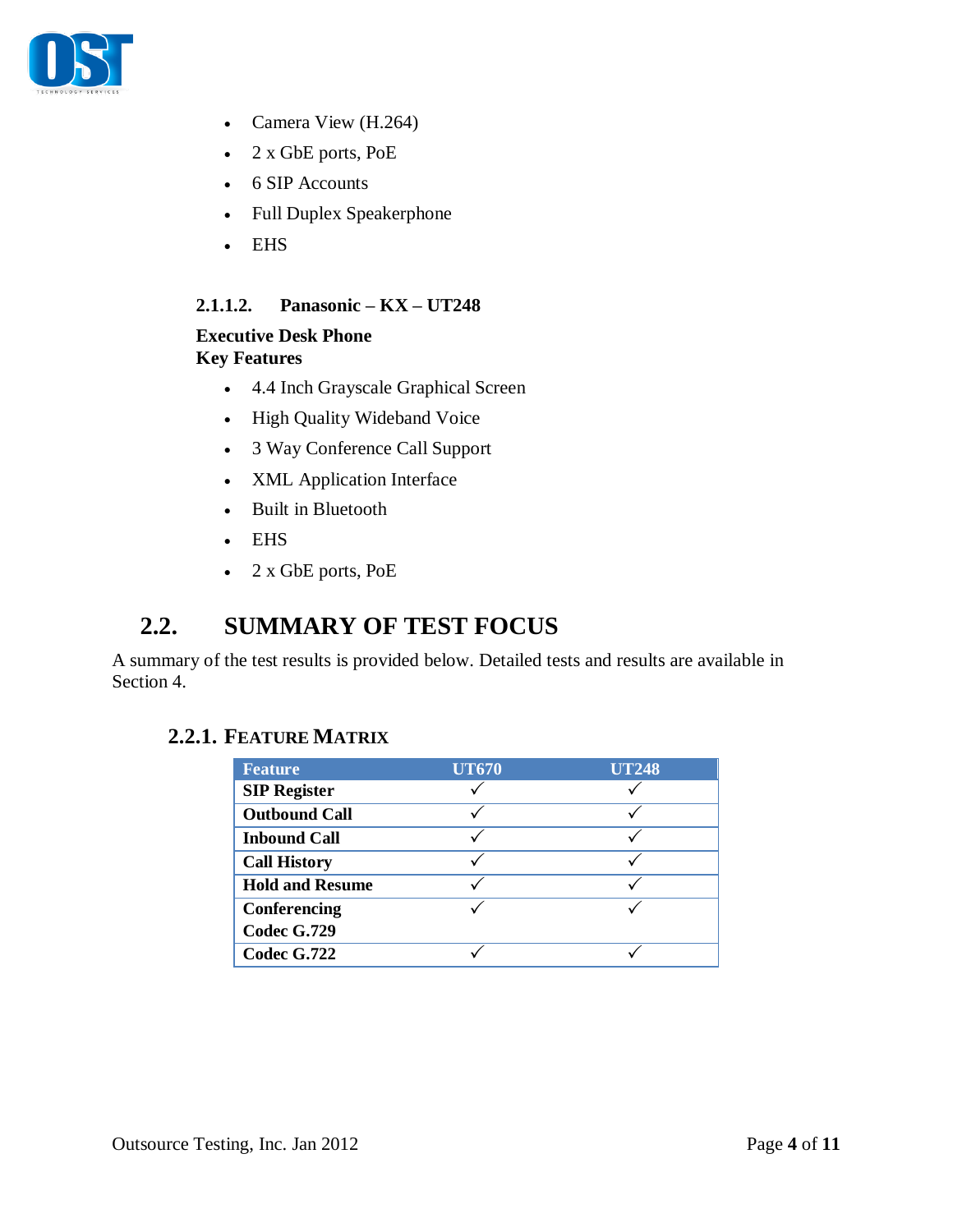

# <span id="page-4-0"></span>**3. TEST CONFIGURATION**

This section describes the test configuration and setup. A diagram has been provided in section 3.2.

# <span id="page-4-1"></span>**3.1. DESCRIPTION OF TEST SETUP**

An isolated test network was created using a Linksys SR224G switch and a PC-based server running Asterisk 10. The unit under test was connected to the network via the Lynksys switch. Each feature listed in section 1.2 was tested according to the cases listed in section 4.

In addition to running the Asterisk 10, the server was also responsible for DNS and assigning DHCP.

### <span id="page-4-2"></span>**3.1.1. SWITCH**

| <b>Vendor</b> | <b>Product</b> |  |
|---------------|----------------|--|
| Lynksys       | SR224G         |  |

# <span id="page-4-3"></span>**3.2. TEST SETUP DIAGRAM**

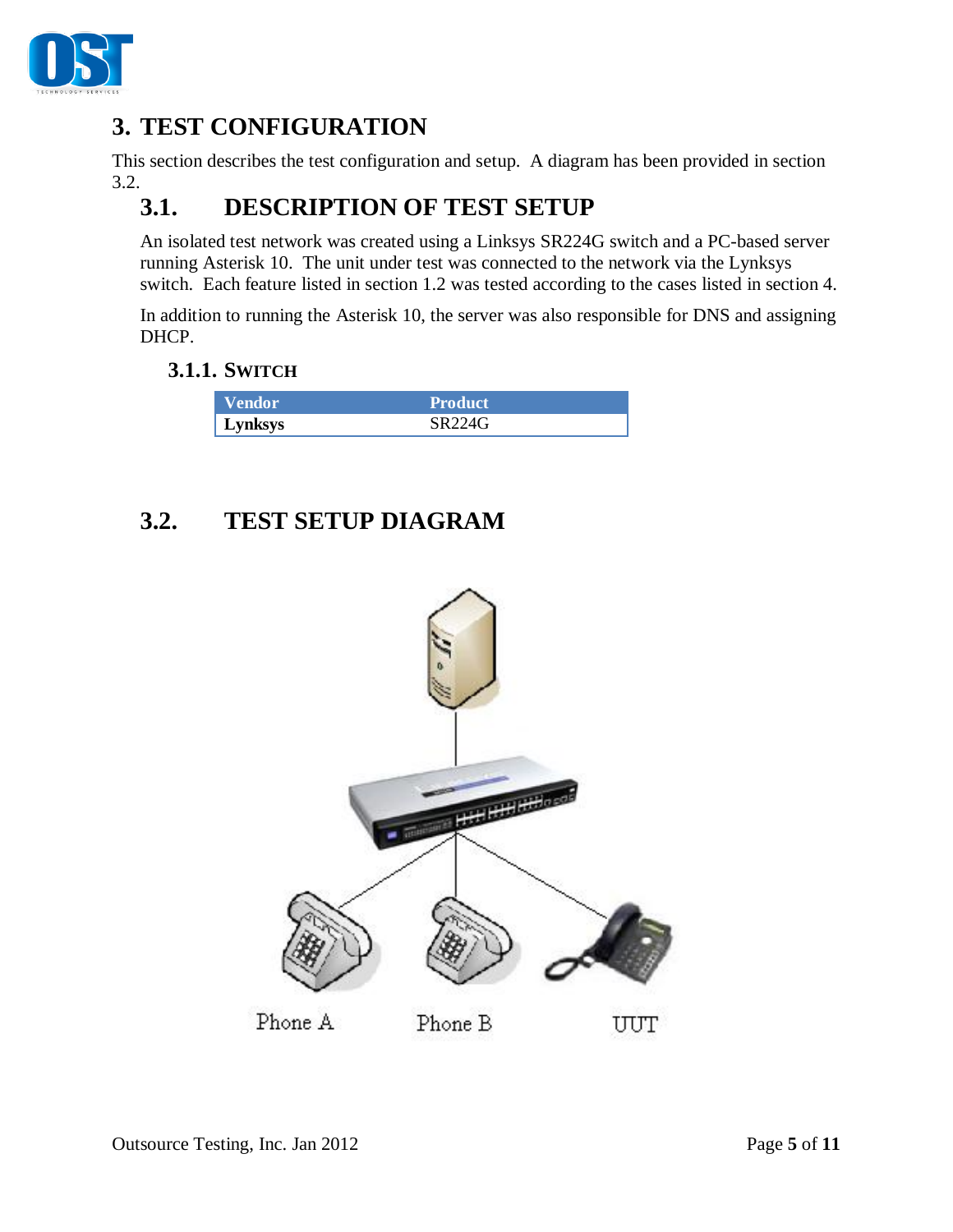

# <span id="page-5-0"></span>**4. TESTS PERFORMED**

<span id="page-5-1"></span>Included in this section are the tests performed for each device.

## <span id="page-5-2"></span>**4.1. REGISTRATION**

### **4.1.1. TEST 1 - SIP REGISTRATION**

**Summary – This test will ensure the device will register successfully with the Asterisk Server.**

Steps –

- 1 Create profile in Asterisk GUI using MAC address
- 2 Assign to Line 1
- 3 Re-register phone

Expected Result –

- 1 Phone should Provision
- 2 IP Address should be assigned
- 3 Phone should register

Phone should auto provision and register with the Asterisk Server.

| <b>Step</b>                                      | <b>UT670</b> | <b>UT248</b> |
|--------------------------------------------------|--------------|--------------|
| <b>Profile Created and</b><br>assigned to Line 1 | Pass         | Pass         |
| <b>IP Address</b><br><b>Assigned</b>             | Pass         | Pass         |
| <b>Registration</b><br><b>Verified</b>           | Pass         | Pass         |

## <span id="page-5-4"></span><span id="page-5-3"></span>**4.2. BASIC INTEROPERABILITY**

## **4.2.1. TEST 2 - OUTBOUND CALLS**

#### **Summary – This test will verify the ability of each phone to make an outbound call**

Steps –

- 1 Dial an extension set for phone A
- 2 Verify UUT receives ringback
- 3 Verify phone A receives correct caller ID
- $4$  Repeat steps  $1 3$  for phone B

- 1 The UUT should receive ringback and the call should connect
- 2 The line on the phone should display as busy.
- 3 The call should be recorded in the call history as an outbound call.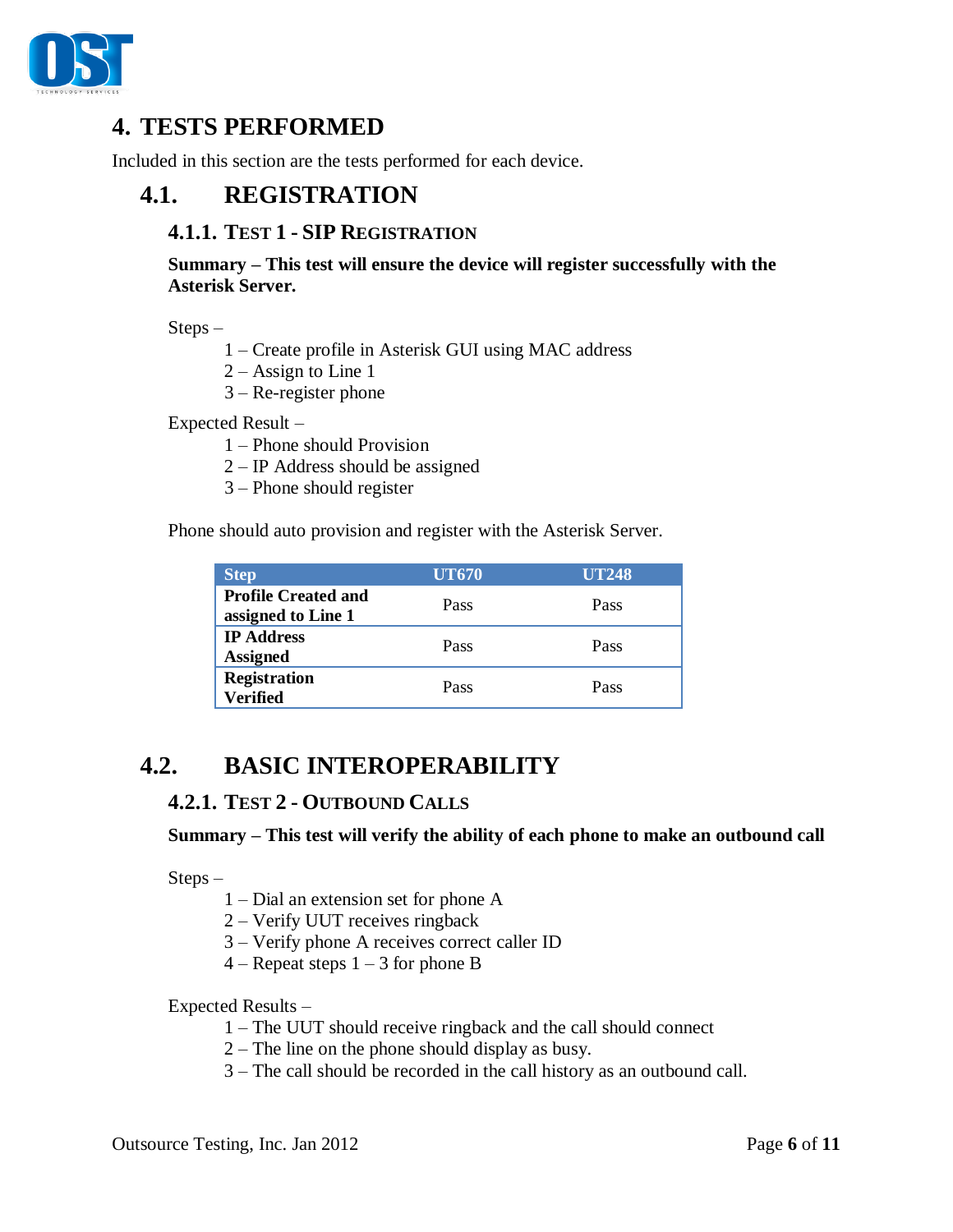

| <b>Step</b>                            | <b>UT670</b> | <b>UT248</b> |  |  |
|----------------------------------------|--------------|--------------|--|--|
| <b>Dial Phone A</b>                    |              |              |  |  |
| Successful<br><b>Connection</b>        | Pass         | Pass         |  |  |
| <b>Verify Ringback</b>                 | Pass         | Pass         |  |  |
| <b>Verify Caller ID</b>                | Pass         | Pass         |  |  |
| <b>Verify Call History</b>             | Pass         | Pass         |  |  |
| <b>Dial Phone B</b>                    |              |              |  |  |
| <b>Successful</b><br><b>Connection</b> | Pass         | Pass         |  |  |
| <b>Verify Ringback</b>                 | Pass         | Pass         |  |  |
| <b>Verify Caller ID</b>                | Pass         | Pass         |  |  |
| <b>Verify Call History</b>             | Pass         | Pass         |  |  |

## <span id="page-6-0"></span>**4.2.2. TEST 3 – INBOUND CALLS**

### **Summary – This test will verify the ability of each unit to receive an inbound call**

Steps –

- 1 Dial from Phone A to extension assigned to UUT
- 2 Verify Ringback
- 3 Verify correct Caller ID is displayed on UUT

- 1 Call will be received successfully
- 2 The callers should receive full duplex Audio
- 3 Caller ID will be received successfully
- 4 Ringback will be given to the calling party

| <b>Step</b>                | <b>UT670</b> | <b>UT248</b> |  |
|----------------------------|--------------|--------------|--|
| <b>Dial UUT from</b>       |              |              |  |
| <b>Phone A</b>             |              |              |  |
| <b>Successful</b>          | Pass         | Pass         |  |
| <b>Connection</b>          |              |              |  |
| <b>Full Duplex Audio</b>   | Pass         | Pass         |  |
| <b>Verify Caller ID</b>    | Pass         | Pass         |  |
| <b>Verify Ringback</b>     | Pass         | Pass         |  |
| <b>Verify Call History</b> | Pass         | Pass         |  |
| Dial UUT from              |              |              |  |
| <b>Phone B</b>             |              |              |  |
| <b>Successful</b>          | Pass         | Pass         |  |
| <b>Connection</b>          |              |              |  |
| <b>Full Duplex Audio</b>   | Pass         | Pass         |  |
| <b>Verify Caller ID</b>    | Pass         | Pass         |  |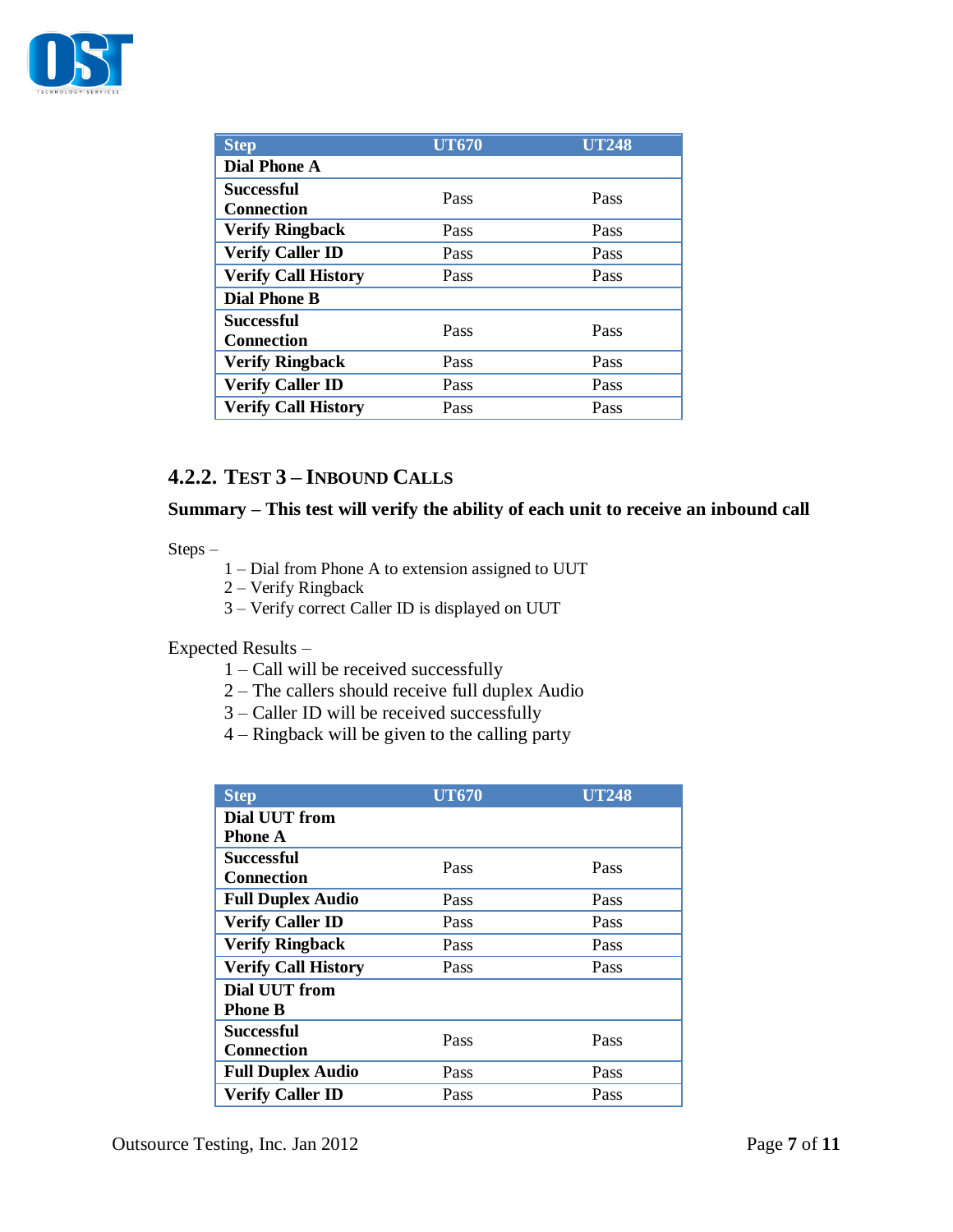

| <b>Step</b>                | <b>UT670</b> | <b>UT248</b> |
|----------------------------|--------------|--------------|
| <b>Verify Ringback</b>     | Pass         | Pass         |
| <b>Verify Call History</b> | Pass         | Pass         |

### <span id="page-7-0"></span>**4.2.3. TEST 4 – HOLD AND RESUME**

### **Summary – This test will verify the ability of a user to place a call on hold and then resume the call**

Steps –

- 1 Place a call from Phone A to the UUT
- 2 Place the calling party on hold
- 3 Place a call from the UUT to Phone B
- 4 Disconnect the call to Phone B
- 5 Resume call placed from Phone A

- 1 A full duplex voice path should be established between Phone A and UUT
- 2 When placed on hold, Phone A should get MoH
- 3 A full duplex voice path should be established between Phone B and UUT
- 4 The new call is dropped and the original call is resumed
- 5 Call history should show both the inbound and outbound calls in the test.

| <b>Step</b>              | <b>UT670</b> | <b>UT248</b> |
|--------------------------|--------------|--------------|
| Dial UUT from            |              |              |
| <b>Phone A</b>           |              |              |
| <b>Successful</b>        | Pass         | Pass         |
| <b>Connection</b>        |              |              |
| <b>Full Duplex Audio</b> | Pass         | Pass         |
| <b>Music on Hold</b>     |              |              |
| <b>Received by Phone</b> | Pass         | Pass         |
| $\mathbf{A}$             |              |              |
| <b>Outbound Call</b>     |              |              |
| <b>Successful</b>        | Pass         | Pass         |
| <b>Connection to</b>     |              |              |
| <b>Phone B</b>           |              |              |
| <b>Successful</b>        |              |              |
| disconnect from          | Pass         | Pass         |
| <b>Phone B</b>           |              |              |
| Successful               |              |              |
| resumption of call       | Pass         | Pass         |
| from Phone A             |              |              |
| <b>Call History</b>      | Pass         | Pass         |
| <b>Verified</b>          |              |              |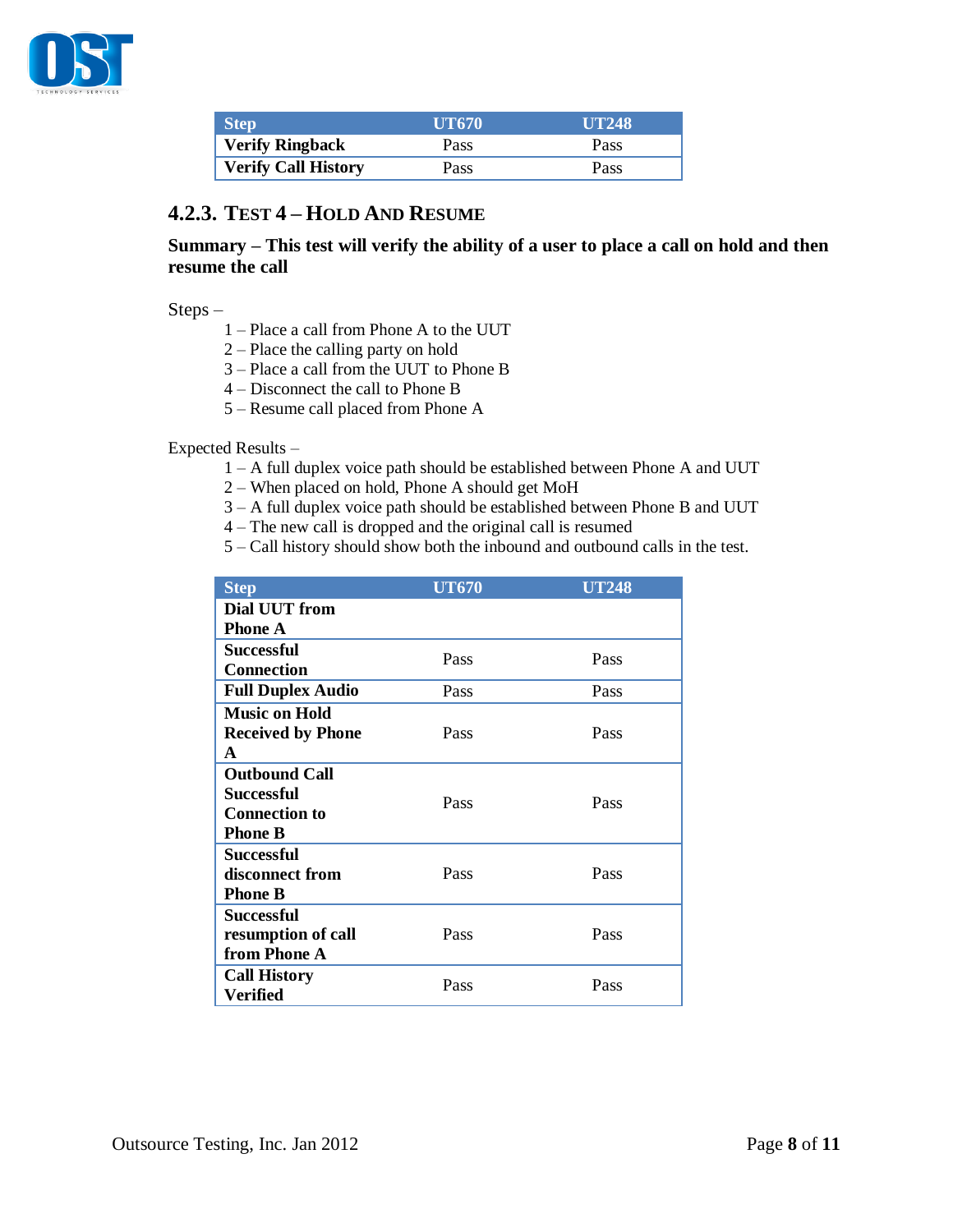

## <span id="page-8-0"></span>**4.2.4. TEST 5 – ATTENDED CALL TRANSFER**

#### **Summary – This test verifies the functionality of an attended call transfer**

Steps –

- 1 Place a call from Phone A to the UUT
- 2 Answer call from Phone A and place on hold
- 3 Dial the Extension for Phone B
- 4 Once connected, press transfer again

Expected Results –

- 1 A voice channel is established between phone A and UUT
- 2 A voice channel is established between phone B and UUT
- 3 After the transfer, the Phone A and Phone B should have a voice channel established

4 – Call History for all three phones should register. An inbound call for UUT and Phone

B and an outbound call for Phone A

| <b>Step</b>                | <b>UT670</b> | UT248 |
|----------------------------|--------------|-------|
| <b>Dial UUT from</b>       |              |       |
| Phone A                    |              |       |
| Successful                 | Pass         | Pass  |
| <b>Connection</b>          |              |       |
| <b>Phone A placed on</b>   |              |       |
| <b>Hold and receives</b>   | Pass         | Pass  |
| MoH                        |              |       |
| <b>Outbound Call</b>       |              |       |
| Successful                 | Pass         | Pass  |
| <b>Connection to</b>       |              |       |
| <b>Phone B</b>             |              |       |
| <b>Successful Transfer</b> |              |       |
| of Call from Phone         | Pass         | Pass  |
| A                          |              |       |
| <b>Call Histories</b>      | Pass         | Pass  |
| Verified                   |              |       |

### <span id="page-8-1"></span>**4.2.5. TEST 6 – UNATTENDED CALL TRANSFER**

#### **Summary – This test verifies the functionality of an unattended call transfer**

Steps –

- 1 Place a call from Phone A to the UUT
- 2 Before call is picked up, press transfer
- 3 Dial the Extension for Phone B
- 4 Once connected, press transfer again
- 5 Verify connection between Phone A and Phone B

- 1 A voice channel is established between phone A and UUT
- 2 Phone A is connected to Phone B
- 3 After the transfer, the Phone A and Phone B should have a voice channel established
- 4 All Lines on UUT show not in use after the transfer of the call.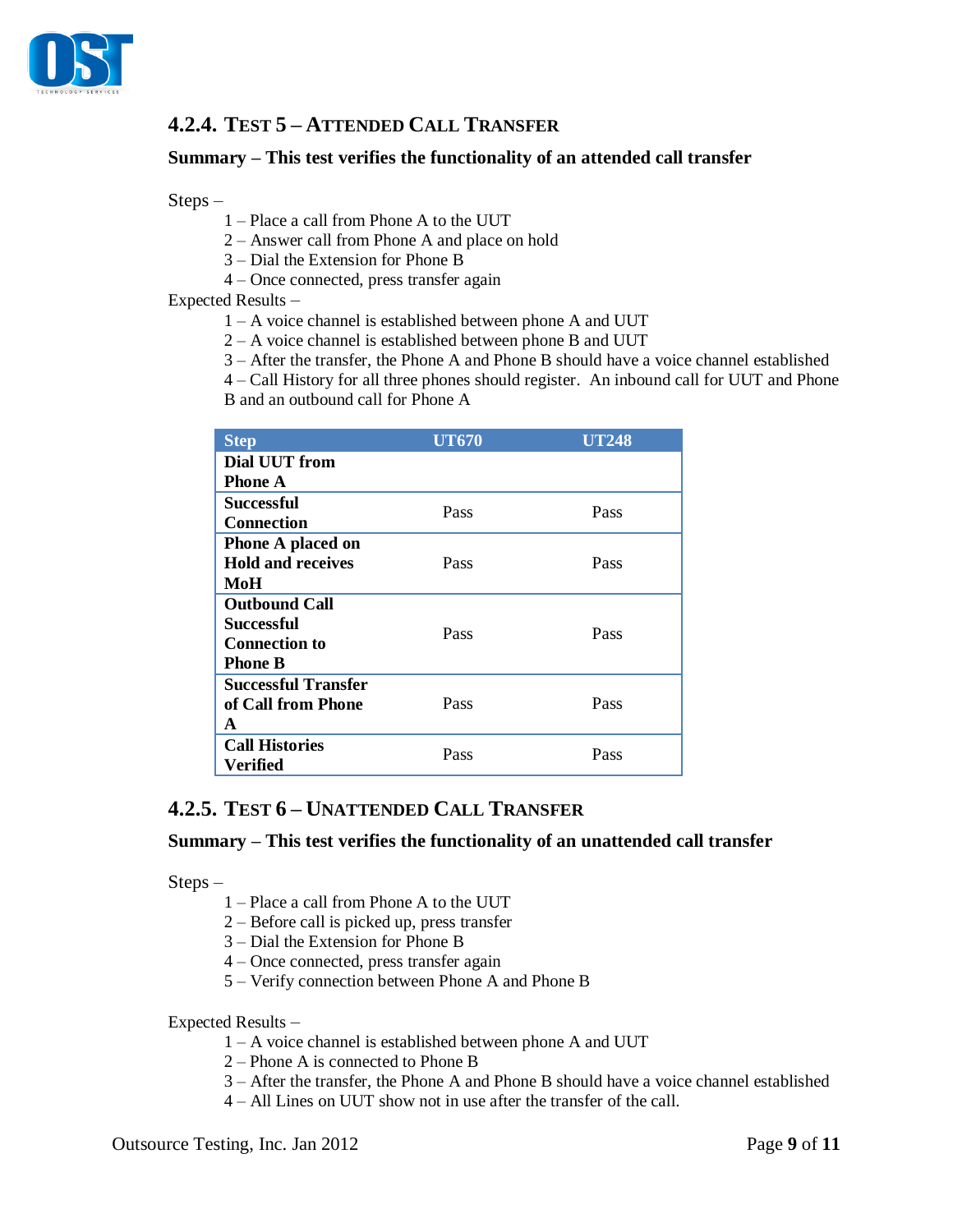

5 – Call History for all three phones should register. A missed call for the UUT, and inbound call for Phone B and an outbound call for Phone A

| <b>Step</b>                | <b>UT670</b> | <b>UT248</b> |
|----------------------------|--------------|--------------|
| Dial UUT from              |              |              |
| <b>Phone A</b>             |              |              |
| <b>Successful</b>          | Pass         | Pass         |
| <b>Connection</b>          |              |              |
| <b>Call Transferred to</b> |              |              |
| <b>Phone B</b>             | Pass         | Pass         |
| <b>Successfully</b>        |              |              |
| <b>Call Histories</b>      | Pass         | Pass         |
| Verified                   |              |              |

## <span id="page-9-0"></span>**4.2.6. TEST 7 – CONFERENCING**

### **Summary – This test verifies the functionality of a call with more then two parties connected**

Steps –

- 1 Place a call from UUT to Phone A
- 2 After Phone A picks up, place call on Hold
- 3 Dial the Extension for Phone B
- 4 Once connected, press conference
- 5 Verify connection between UUT, Phone A and Phone B

#### Expected Results –

- 1 A voice channel is established between phone A and UUT
- 2 A voice channel is established between phone B and UUT

3 – After pressing "Conference" the UUT, Phone A and Phone B should have a voice channel established

5 – Call History for all three phones should register. Two Outbound call from the UUT, and one inbound call from the UUT for Phone A and Phone B

| <b>Step</b>          | <b>UT670</b> | <b>UT248</b> |
|----------------------|--------------|--------------|
| Dial UUT from        |              |              |
| <b>Phone A</b>       |              |              |
| <b>Successful</b>    |              |              |
| <b>Connection to</b> | Pass         | Pass         |
| <b>Phone A</b>       |              |              |
| <b>Phone A</b>       |              |              |
| successfully Placed  | Pass         | Pass         |
| on Hold              |              |              |
| <b>Successful</b>    |              |              |
| <b>Connection to</b> | Pass         | Pass         |
| <b>Phone B</b>       |              |              |